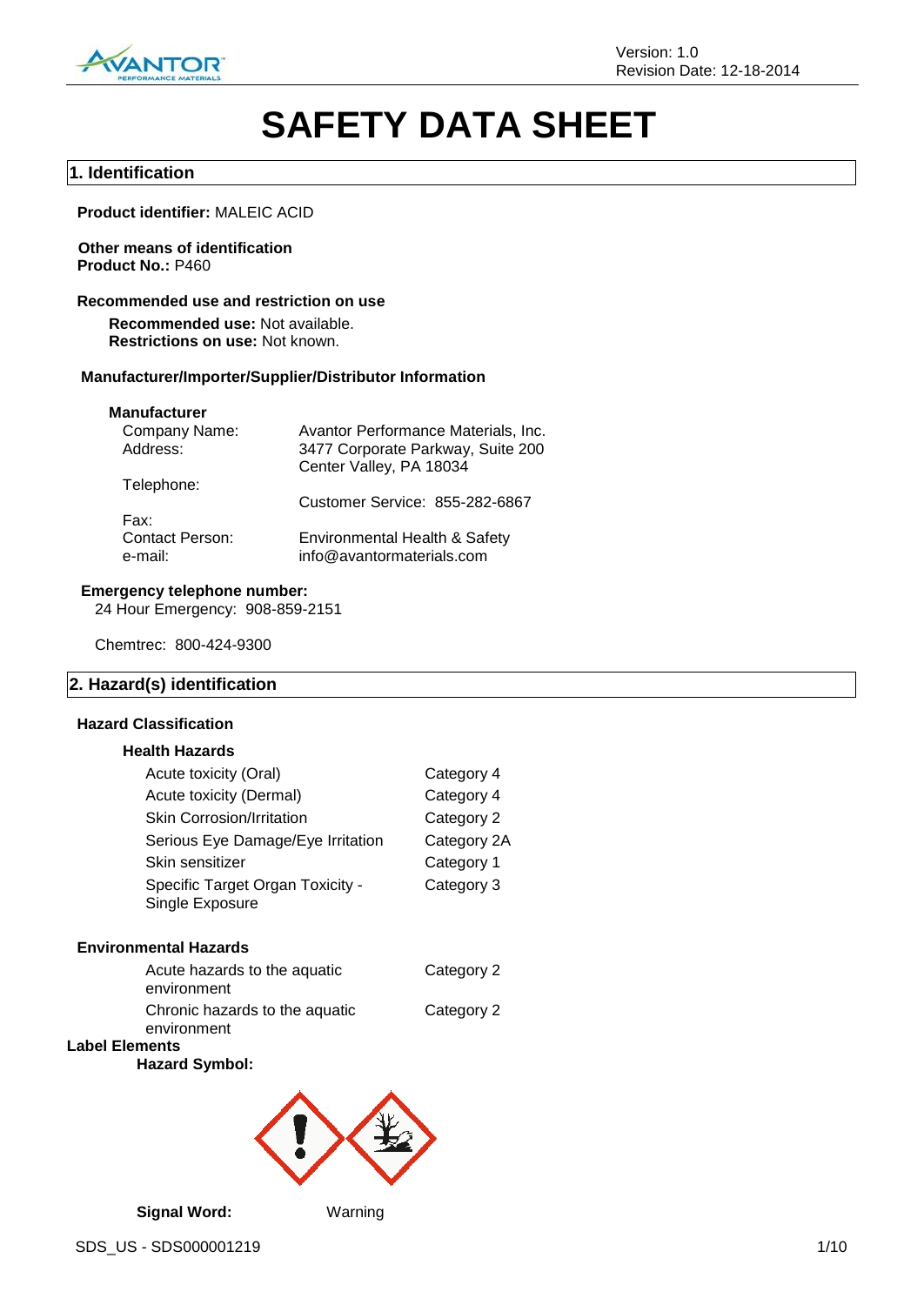| <b>Hazard Statement:</b>                                    | Harmful if swallowed.<br>Harmful in contact with skin.<br>Causes skin irritation.<br>Causes serious eye irritation.<br>Toxic to aquatic life with long lasting effects.<br>May cause an allergic skin reaction.<br>May cause respiratory irritation.                                                                                                                                                                                                                                                                                                                                                                                                                                           |
|-------------------------------------------------------------|------------------------------------------------------------------------------------------------------------------------------------------------------------------------------------------------------------------------------------------------------------------------------------------------------------------------------------------------------------------------------------------------------------------------------------------------------------------------------------------------------------------------------------------------------------------------------------------------------------------------------------------------------------------------------------------------|
| Precautionary<br><b>Statement</b>                           |                                                                                                                                                                                                                                                                                                                                                                                                                                                                                                                                                                                                                                                                                                |
| <b>Prevention:</b>                                          | Wash hands thoroughly after handling. Do not eat, drink or smoke when<br>using this product. Wear protective gloves/protective clothing/eye<br>protection/face protection. Avoid breathing dust/fume/gas/mist/vapors/spray.<br>Use only outdoors or in a well-ventilated area. Avoid release to the<br>environment. Contaminated work clothing should not be allowed out of the<br>workplace.                                                                                                                                                                                                                                                                                                  |
| <b>Response:</b>                                            | IF SWALLOWED: Call a POISON CENTER or doctor/physician if you feel<br>unwell. Rinse mouth. IF ON SKIN: Wash with plenty of soap and water. Call<br>a POISON CENTER or doctor/physician if you feel unwell. If skin irritation or<br>rash occurs: Get medical advice/attention. IF IN EYES: Rinse cautiously<br>with water for several minutes. Remove contact lenses, if present and easy<br>to do. Continue rinsing. If eye irritation persists: Get medical<br>advice/attention. IF INHALED: Remove person to fresh air and keep<br>comfortable for breathing. Call a POISON CENTER/doctor if you feel unwell.<br>Collect spillage. Take off contaminated clothing and wash it before reuse. |
| Storage:                                                    | Store in a well-ventilated place. Keep container tightly closed. Store locked<br>up.                                                                                                                                                                                                                                                                                                                                                                                                                                                                                                                                                                                                           |
| Disposal:                                                   | Dispose of contents/container to an appropriate treatment and disposal<br>facility in accordance with applicable laws and regulations, and product<br>characteristics at time of disposal.                                                                                                                                                                                                                                                                                                                                                                                                                                                                                                     |
| Other hazards which do not<br>result in GHS classification: | None.                                                                                                                                                                                                                                                                                                                                                                                                                                                                                                                                                                                                                                                                                          |

# **3. Composition/information on ingredients**

#### **Substances**

| <b>Chemical Identity</b>                                                                                            | Common name<br>and synonyms | <b>CAS</b><br>number | Content in percent $(\%)^*$ |
|---------------------------------------------------------------------------------------------------------------------|-----------------------------|----------------------|-----------------------------|
| MALEIC ACID                                                                                                         |                             | 110-16-7             | 60 - 100%                   |
| * All concentrations are percent by weight unless ingredient is a gas. Gas concentrations are in percent by volume. |                             |                      |                             |

**4. First-aid measures**

| <b>General information:</b> | Get medical advice/attention if you feel unwell. Show this safety data sheet<br>to the doctor in attendance. |
|-----------------------------|--------------------------------------------------------------------------------------------------------------|
| Ingestion:                  | Rinse mouth thoroughly. Call a POISON CENTER or doctor/physician if<br>you feel unwell.                      |
| Inhalation:                 | Move to fresh air. Get medical attention if symptoms persist.                                                |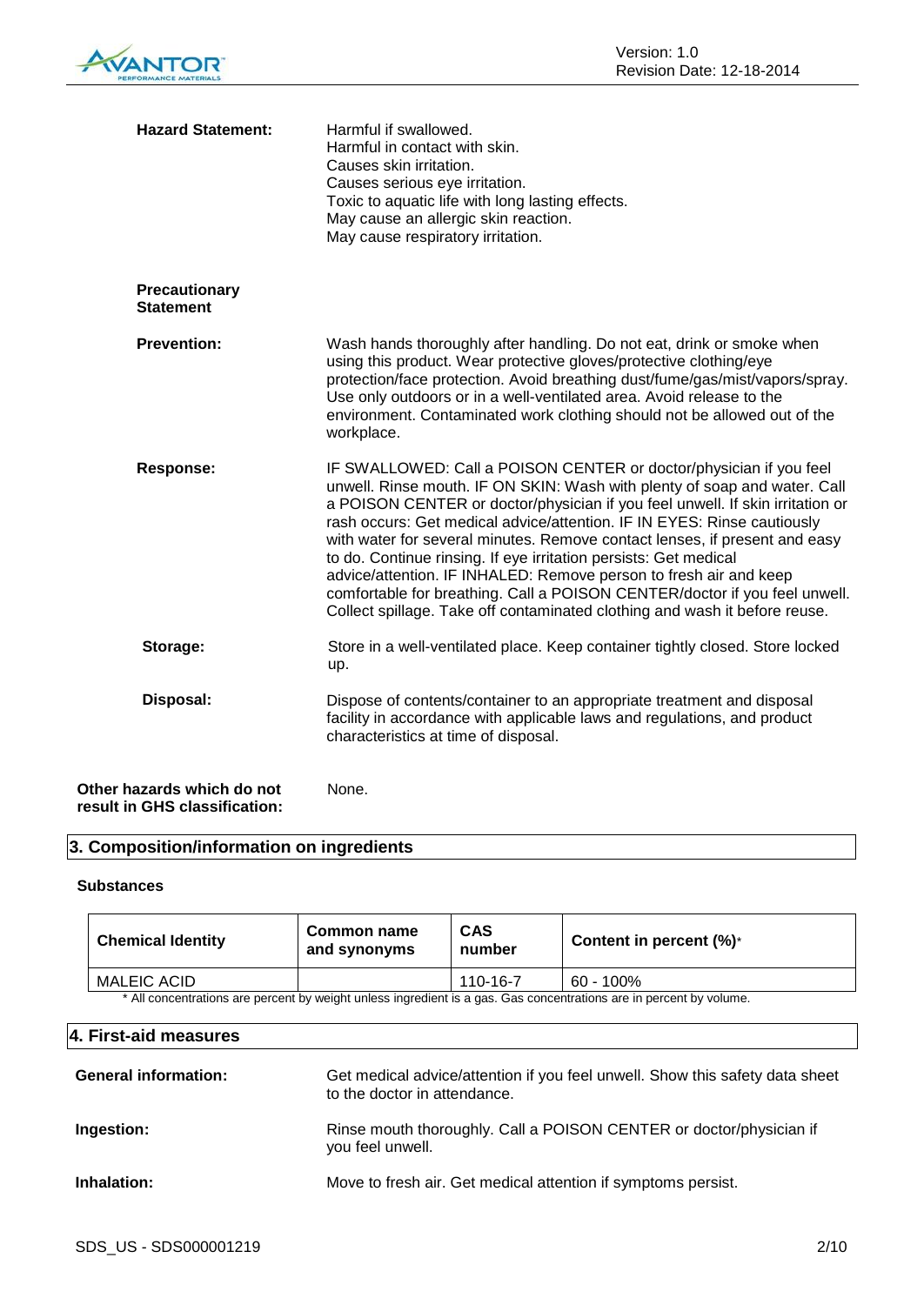

| <b>Skin Contact:</b>                                                              | Wash skin thoroughly with soap and water. Get medical attention if irritation<br>persists after washing. Wash contaminated clothing before reuse.                                                        |  |
|-----------------------------------------------------------------------------------|----------------------------------------------------------------------------------------------------------------------------------------------------------------------------------------------------------|--|
| Eye contact:                                                                      | Flush thoroughly with water. If irritation occurs, get medical assistance.                                                                                                                               |  |
| Most important symptoms/effects, acute and delayed                                |                                                                                                                                                                                                          |  |
| <b>Symptoms:</b>                                                                  | Irritating to eyes, respiratory system and skin.                                                                                                                                                         |  |
|                                                                                   | Indication of immediate medical attention and special treatment needed                                                                                                                                   |  |
| Treatment:                                                                        | Treat symptomatically. Symptoms may be delayed.                                                                                                                                                          |  |
| 5. Fire-fighting measures                                                         |                                                                                                                                                                                                          |  |
| <b>General Fire Hazards:</b>                                                      | In case of fire and/or explosion do not breathe fumes.                                                                                                                                                   |  |
| Suitable (and unsuitable) extinguishing media                                     |                                                                                                                                                                                                          |  |
| Suitable extinguishing<br>media:                                                  | Use fire-extinguishing media appropriate for surrounding materials.                                                                                                                                      |  |
| <b>Unsuitable extinguishing</b><br>media:                                         | None known.                                                                                                                                                                                              |  |
| Specific hazards arising from<br>the chemical:                                    | During fire, gases hazardous to health may be formed.                                                                                                                                                    |  |
| Special protective equipment and precautions for firefighters                     |                                                                                                                                                                                                          |  |
| <b>Special fire fighting</b><br>procedures:                                       | Move containers from fire area if you can do so without risk. Use water<br>spray to keep fire-exposed containers cool. Cool containers exposed to<br>flames with water until well after the fire is out. |  |
| <b>Special protective equipment</b><br>for fire-fighters:                         | Firefighters must use standard protective equipment including flame<br>retardant coat, helmet with face shield, gloves, rubber boots, and in<br>enclosed spaces, SCBA.                                   |  |
| 6. Accidental release measures                                                    |                                                                                                                                                                                                          |  |
| <b>Personal precautions,</b><br>protective equipment and<br>emergency procedures: | Keep unauthorized personnel away. Use personal protective equipment.<br>See Section 8 of the MSDS for Personal Protective Equipment.                                                                     |  |
| <b>Methods and material for</b><br>containment and cleaning<br>up:                | Sweep up and place in a clearly labeled container for chemical waste.<br>Clean surface thoroughly to remove residual contamination.                                                                      |  |
| <b>Notification Procedures:</b>                                                   | Prevent entry into waterways, sewer, basements or confined areas. Inform<br>authorities if large amounts are involved.                                                                                   |  |
| <b>Environmental Precautions:</b>                                                 | Prevent further leakage or spillage if safe to do so. Avoid discharge into<br>drains, water courses or onto the ground.                                                                                  |  |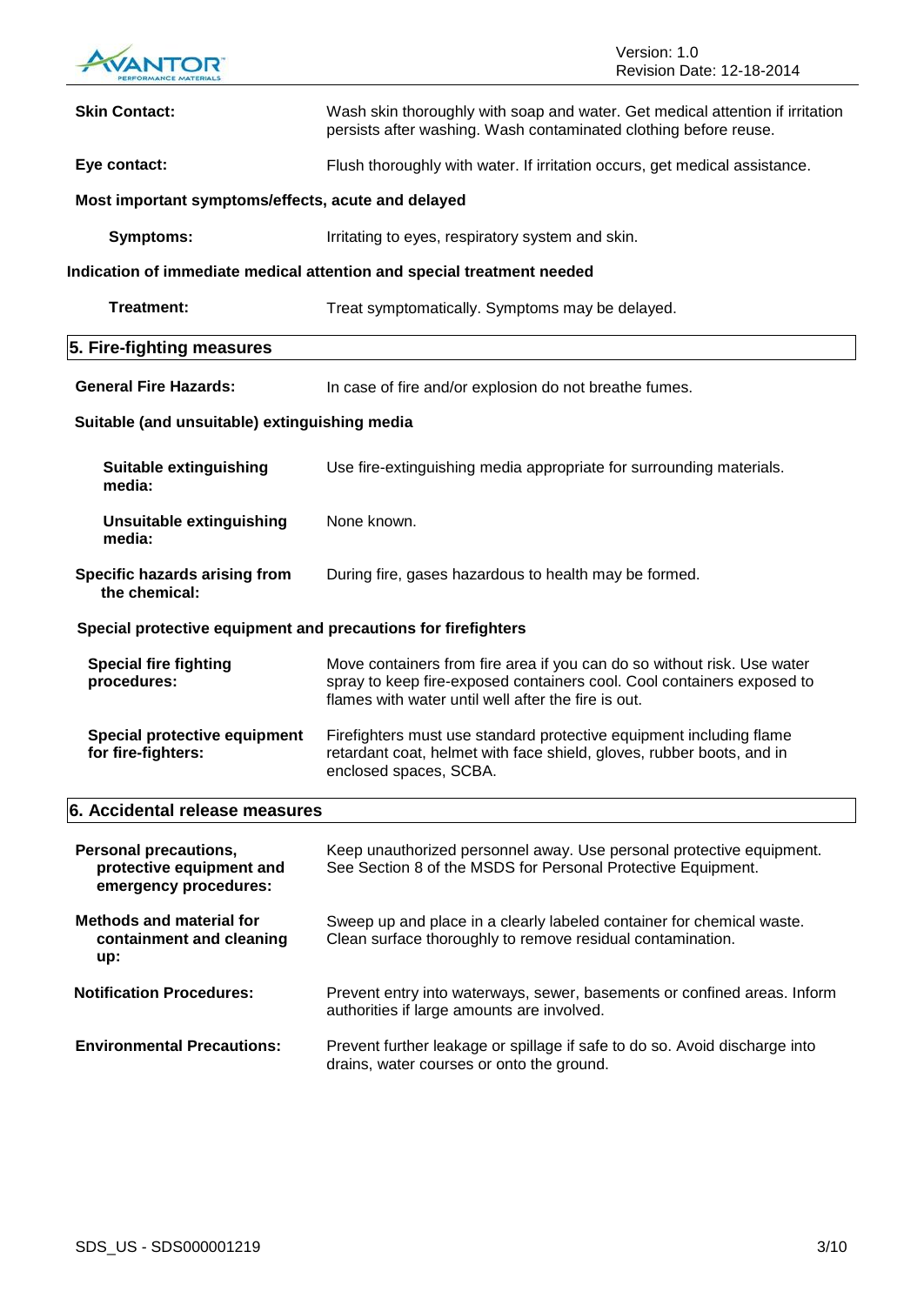

Version: 1.0 Revision Date: 12-18-2014

| 7. Handling and storage                                             |                                                                                                                                                                                                                                                                                                                                                                                                              |
|---------------------------------------------------------------------|--------------------------------------------------------------------------------------------------------------------------------------------------------------------------------------------------------------------------------------------------------------------------------------------------------------------------------------------------------------------------------------------------------------|
| Precautions for safe handling:                                      | Use personal protective equipment as required. Avoid inhalation of dust.<br>Wash thoroughly after handling. Avoid contact with eyes. Avoid contact with<br>skin. Do not breathe dust/fume/gas/mist/vapors/spray. Wash hands<br>thoroughly after handling. Wear protective gloves/protective clothing/eye<br>protection/face protection. Wash contaminated clothing before reuse.                             |
| Conditions for safe storage,<br>including any<br>incompatibilities: | Store locked up. Store in cool, dry place. Store in a well-ventilated place.                                                                                                                                                                                                                                                                                                                                 |
| 8. Exposure controls/personal protection                            |                                                                                                                                                                                                                                                                                                                                                                                                              |
| <b>Control Parameters</b><br><b>Occupational Exposure Limits</b>    | None of the components have assigned exposure limits.                                                                                                                                                                                                                                                                                                                                                        |
| <b>Appropriate Engineering</b><br><b>Controls</b>                   | No data available.                                                                                                                                                                                                                                                                                                                                                                                           |
|                                                                     | Individual protection measures, such as personal protective equipment                                                                                                                                                                                                                                                                                                                                        |
| <b>General information:</b>                                         | Good general ventilation (typically 10 air changes per hour) should be used.<br>Ventilation rates should be matched to conditions. If applicable, use<br>process enclosures, local exhaust ventilation, or other engineering controls<br>to maintain airborne levels below recommended exposure limits. If<br>exposure limits have not been established, maintain airborne levels to an<br>acceptable level. |
| <b>Eye/face protection:</b>                                         | Use tight fitting goggles if dust is generated.                                                                                                                                                                                                                                                                                                                                                              |
| <b>Skin Protection</b><br><b>Hand Protection:</b>                   | Wear protective gloves.                                                                                                                                                                                                                                                                                                                                                                                      |
| Other:                                                              | Wear suitable protective clothing.                                                                                                                                                                                                                                                                                                                                                                           |
| <b>Respiratory Protection:</b>                                      | In case of inadequate ventilation use suitable respirator.                                                                                                                                                                                                                                                                                                                                                   |
| <b>Hygiene measures:</b>                                            | Always observe good personal hygiene measures, such as washing after<br>handling the material and before eating, drinking, and/or smoking. Routinely<br>wash work clothing and protective equipment to remove contaminants.<br>Provide eyewash station and safety shower.                                                                                                                                    |

# **9. Physical and chemical properties**

## **Appearance**

| <b>Physical state:</b>                   | Solid               |
|------------------------------------------|---------------------|
| Form:                                    | Crystals or powder. |
| Color:                                   | White, Colorless    |
| Odor:                                    | Mild sour/acidic    |
| Odor threshold:                          | No data available.  |
| pH:                                      | No data available.  |
| <b>Melting point/freezing point:</b>     | 130 - 139 °C        |
| Initial boiling point and boiling range: | 135 °C              |
| <b>Flash Point:</b>                      | Not applicable      |
| <b>Evaporation rate:</b>                 | No data available.  |
| Flammability (solid, gas):               | No data available.  |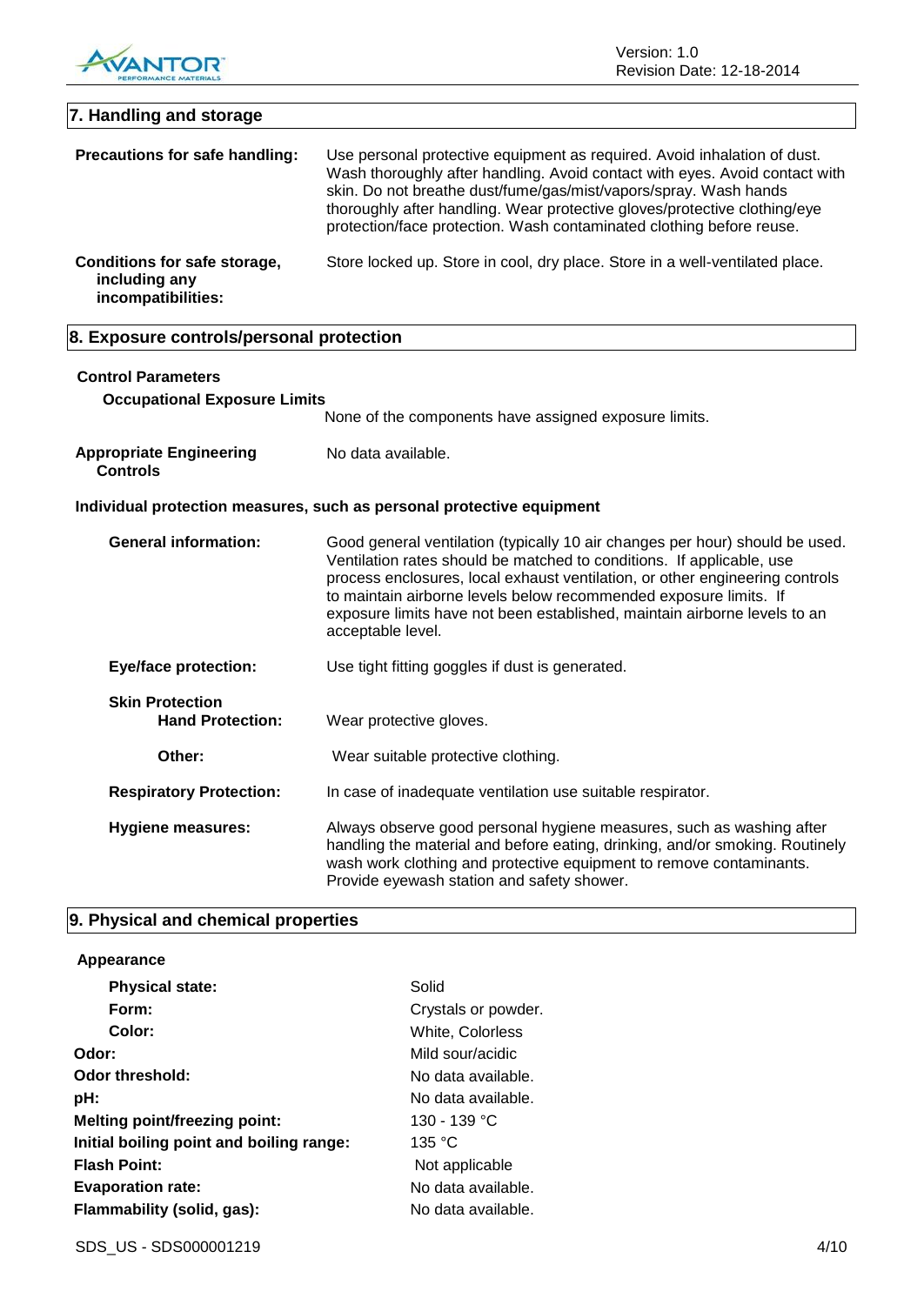

| Upper/lower limit on flammability or explosive limits |                                                                                                                                               |
|-------------------------------------------------------|-----------------------------------------------------------------------------------------------------------------------------------------------|
| Flammability limit - upper (%):                       | No data available.                                                                                                                            |
| Flammability limit - lower (%):                       | No data available.                                                                                                                            |
| Explosive limit - upper (%):                          | No data available.                                                                                                                            |
| Explosive limit - lower (%):                          | No data available.                                                                                                                            |
| Vapor pressure:                                       | 0.000005 kPa (25 °C)                                                                                                                          |
| Vapor density:                                        | $4$ AIR=1                                                                                                                                     |
| <b>Relative density:</b>                              | 1.590 $(20 °C)$                                                                                                                               |
| Solubility(ies)                                       |                                                                                                                                               |
| <b>Solubility in water:</b>                           | 788 g/l (25 °C)                                                                                                                               |
| Solubility (other):                                   | alcohol: Freely Soluble<br>acetone: Soluble<br>ether: Slightly Soluble<br>benzene: Practically Insoluble<br>chloroform: Practically Insoluble |
| Partition coefficient (n-octanol/water):              | $-0.48$                                                                                                                                       |
| Auto-ignition temperature:                            | No data available.                                                                                                                            |
| <b>Decomposition temperature:</b>                     | No data available.                                                                                                                            |
| <b>Viscosity:</b>                                     | No data available.                                                                                                                            |
| Other information                                     |                                                                                                                                               |
| <b>Molecular weight:</b>                              | 116.07 g/mol (C4H4O4)                                                                                                                         |
| 10. Stability and reactivity                          |                                                                                                                                               |

| <b>Reactivity:</b>                                   | No dangerous reaction known under conditions of normal use.                         |
|------------------------------------------------------|-------------------------------------------------------------------------------------|
|                                                      |                                                                                     |
| <b>Chemical Stability:</b>                           | Material is stable under normal conditions.                                         |
| <b>Possibility of Hazardous</b><br><b>Reactions:</b> | Hazardous polymerization does not occur.                                            |
| <b>Conditions to Avoid:</b>                          | Avoid dust formation. Heat, sparks, flames. Contact with incompatible<br>materials. |
| Incompatible Materials:                              | Strong oxidizing agents.                                                            |
| <b>Hazardous Decomposition</b><br><b>Products:</b>   | Oxides of Carbon.                                                                   |

# **11. Toxicological information**

#### **Information on likely routes of exposure Ingestion:** Harmful if swallowed.

| Inhalation:          | May be harmful if inhaled.                            |
|----------------------|-------------------------------------------------------|
| <b>Skin Contact:</b> | Harmful in contact with skin. Causes skin irritation. |
| Eye contact:         | Causes serious eye irritation.                        |

#### **Information on toxicological effects**

**Acute toxicity (list all possible routes of exposure)**

# **Oral**

**Product:** LD 50 (Rat): 708 mg/kg LD 50 (Mouse): 2,400 mg/kg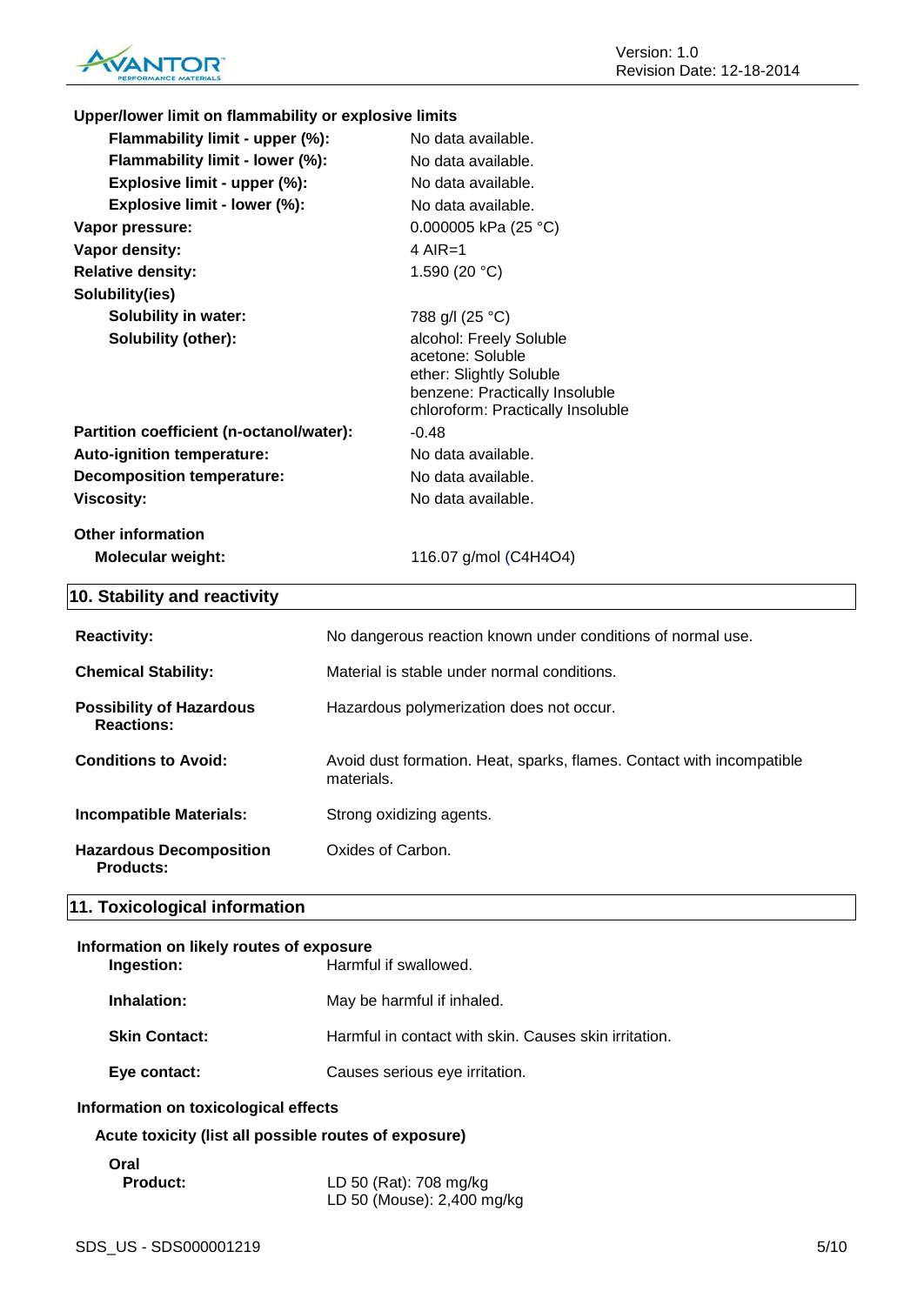

| Dermal<br><b>Product:</b>                                                                                                                          | LD 50 (Rabbit): 1,560 mg/kg                                |  |
|----------------------------------------------------------------------------------------------------------------------------------------------------|------------------------------------------------------------|--|
| <b>Inhalation</b><br>Product:                                                                                                                      | LC 50 (Rat, 1 h): 0.72 mg/l                                |  |
| <b>Repeated Dose Toxicity</b><br><b>Product:</b>                                                                                                   | No data available.                                         |  |
| <b>Skin Corrosion/Irritation</b><br><b>Product:</b>                                                                                                | Causes skin irritation.                                    |  |
| <b>Serious Eye Damage/Eye Irritation</b><br><b>Product:</b>                                                                                        | Causes serious eye irritation.                             |  |
| <b>Respiratory or Skin Sensitization</b><br><b>Product:</b>                                                                                        | May cause an allergic skin reaction.                       |  |
| Carcinogenicity<br><b>Product:</b>                                                                                                                 | This substance has no evidence of carcinogenic properties. |  |
| IARC Monographs on the Evaluation of Carcinogenic Risks to Humans:<br>No carcinogenic components identified                                        |                                                            |  |
| US. National Toxicology Program (NTP) Report on Carcinogens:<br>No carcinogenic components identified                                              |                                                            |  |
| US. OSHA Specifically Regulated Substances (29 CFR 1910.1001-1050):<br>No carcinogenic components identified                                       |                                                            |  |
| <b>Germ Cell Mutagenicity</b>                                                                                                                      |                                                            |  |
| In vitro<br><b>Product:</b>                                                                                                                        | No mutagenic components identified                         |  |
| In vivo<br><b>Product:</b>                                                                                                                         | No mutagenic components identified                         |  |
| <b>Reproductive Toxicity</b><br>Product:                                                                                                           | No components toxic to reproduction                        |  |
| <b>Specific Target Organ Toxicity - Single Exposure</b><br><b>Product:</b><br>May cause respiratory irritation. May cause drowsiness or dizziness. |                                                            |  |
| <b>Specific Target Organ Toxicity - Repeated Exposure</b><br><b>Product:</b>                                                                       | No data available.                                         |  |
| <b>Aspiration Hazard</b><br><b>Product:</b>                                                                                                        | Not classified                                             |  |
| <b>Other Effects:</b>                                                                                                                              | None known.                                                |  |

# **12. Ecological information**

## **Ecotoxicity:**

**Acute hazards to the aquatic environment:**

**Fish**

No data available.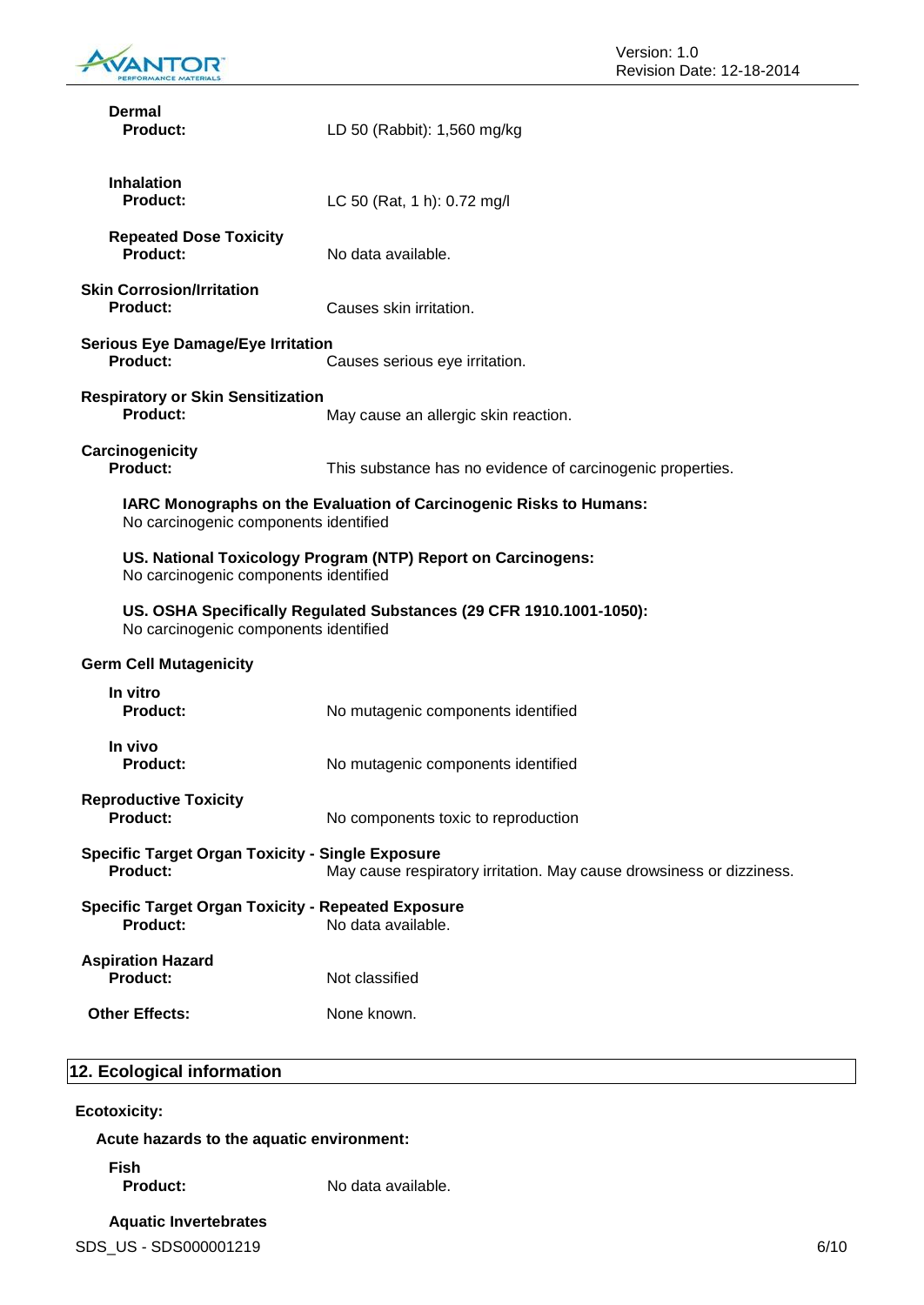

| <b>Product:</b>                                                                                                                      | No data available.                                                                                                                                                                                                                                                                |  |
|--------------------------------------------------------------------------------------------------------------------------------------|-----------------------------------------------------------------------------------------------------------------------------------------------------------------------------------------------------------------------------------------------------------------------------------|--|
| Chronic hazards to the aquatic environment:                                                                                          |                                                                                                                                                                                                                                                                                   |  |
| <b>Fish</b><br><b>Product:</b>                                                                                                       | No data available.                                                                                                                                                                                                                                                                |  |
| <b>Aquatic Invertebrates</b><br><b>Product:</b>                                                                                      | No data available.                                                                                                                                                                                                                                                                |  |
| <b>Toxicity to Aquatic Plants</b><br>Product:                                                                                        | No data available.                                                                                                                                                                                                                                                                |  |
| <b>Persistence and Degradability</b>                                                                                                 |                                                                                                                                                                                                                                                                                   |  |
| <b>Biodegradation</b><br><b>Product:</b>                                                                                             | There are no data on the degradability of this product.                                                                                                                                                                                                                           |  |
| <b>BOD/COD Ratio</b><br><b>Product:</b>                                                                                              | No data available.                                                                                                                                                                                                                                                                |  |
| <b>Bioaccumulative Potential</b><br><b>Bioconcentration Factor (BCF)</b><br><b>Product:</b><br>No data available on bioaccumulation. |                                                                                                                                                                                                                                                                                   |  |
| Partition Coefficient n-octanol / water (log Kow)<br><b>Product:</b>                                                                 | Log Kow: -0.48                                                                                                                                                                                                                                                                    |  |
| <b>Mobility in Soil:</b>                                                                                                             | No data available.                                                                                                                                                                                                                                                                |  |
| <b>Other Adverse Effects:</b>                                                                                                        | Toxic to aquatic life with long lasting effects.                                                                                                                                                                                                                                  |  |
| 13. Disposal considerations                                                                                                          |                                                                                                                                                                                                                                                                                   |  |
| <b>Disposal instructions:</b>                                                                                                        | Discharge, treatment, or disposal may be subject to national, state, or local<br>laws. Dispose of contents/container to an appropriate treatment and<br>disposal facility in accordance with applicable laws and regulations, and<br>product characteristics at time of disposal. |  |
| <b>Contaminated Packaging:</b>                                                                                                       | Since emptied containers retain product residue, follow label warnings even<br>after container is emptied.                                                                                                                                                                        |  |
| <b>14. Transport information</b>                                                                                                     |                                                                                                                                                                                                                                                                                   |  |

#### **DOT**

Not regulated.

#### **IMDG**

Not regulated.

#### **IATA**

Not regulated.

# **15. Regulatory information**

#### **US Federal Regulations**

#### **TSCA Section 12(b) Export Notification (40 CFR 707, Subpt. D) US. OSHA Specifically Regulated Substances (29 CFR 1910.1001-1050)**

None present or none present in regulated quantities.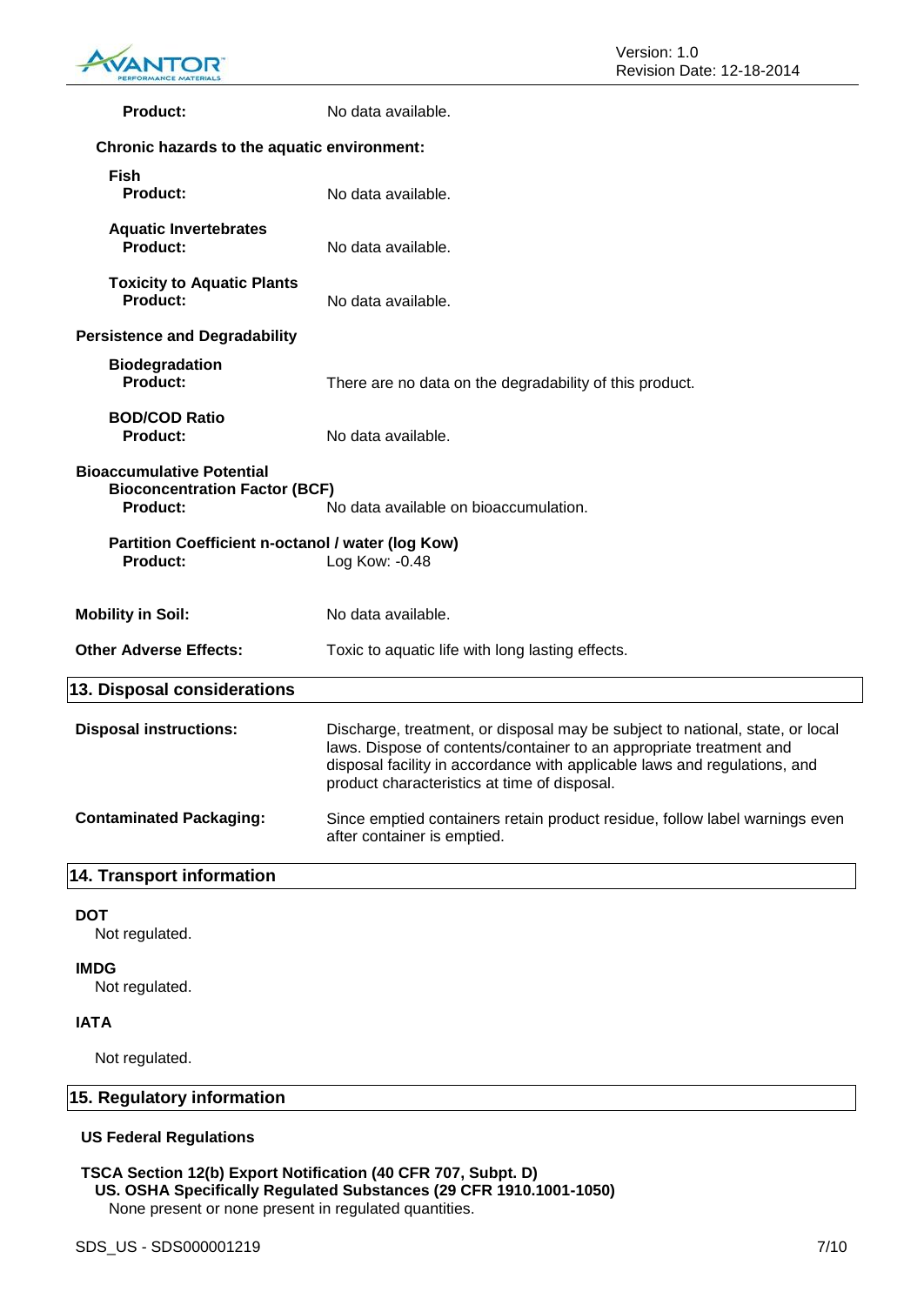

#### **CERCLA Hazardous Substance List (40 CFR 302.4):**

MALEIC ACID Reportable quantity: 5000 lbs.

#### **Superfund Amendments and Reauthorization Act of 1986 (SARA)**

| <b>Hazard categories</b>                                                                                                                   |  |  |
|--------------------------------------------------------------------------------------------------------------------------------------------|--|--|
| X Chronic (Delayed)<br>Acute (Immediate)<br>Fire<br>Reactive<br><b>Pressure Generating</b><br>X.                                           |  |  |
| <b>SARA 302 Extremely Hazardous Substance</b><br>None present or none present in regulated quantities.                                     |  |  |
| <b>SARA 304 Emergency Release Notification</b><br><b>Chemical Identity</b><br>RQ<br><b>MALEIC ACID</b><br>5000 lbs.                        |  |  |
| <b>SARA 311/312 Hazardous Chemical</b>                                                                                                     |  |  |
| <b>Threshold Planning Quantity</b><br><b>Chemical Identity</b>                                                                             |  |  |
| <b>MALEIC ACID</b><br>500 lbs                                                                                                              |  |  |
| <b>SARA 313 (TRI Reporting)</b><br>None present or none present in regulated quantities.                                                   |  |  |
| Clean Water Act Section 311 Hazardous Substances (40 CFR 117.3)<br><b>MALEIC ACID</b><br>Reportable quantity: 5000 lbs.                    |  |  |
| Clean Air Act (CAA) Section 112(r) Accidental Release Prevention (40 CFR 68.130):<br>None present or none present in regulated quantities. |  |  |
| <b>US State Regulations</b>                                                                                                                |  |  |
| <b>US. California Proposition 65</b><br>No ingredient regulated by CA Prop 65 present.                                                     |  |  |
| US. New Jersey Worker and Community Right-to-Know Act<br><b>MALEIC ACID</b><br>Listed                                                      |  |  |
| US. Massachusetts RTK - Substance List<br><b>MALEIC ACID</b><br>Listed                                                                     |  |  |
| US. Pennsylvania RTK - Hazardous Substances<br><b>MALEIC ACID</b><br>Listed                                                                |  |  |
| US. Rhode Island RTK<br>No ingredient regulated by RI Right-to-Know Law present.                                                           |  |  |
|                                                                                                                                            |  |  |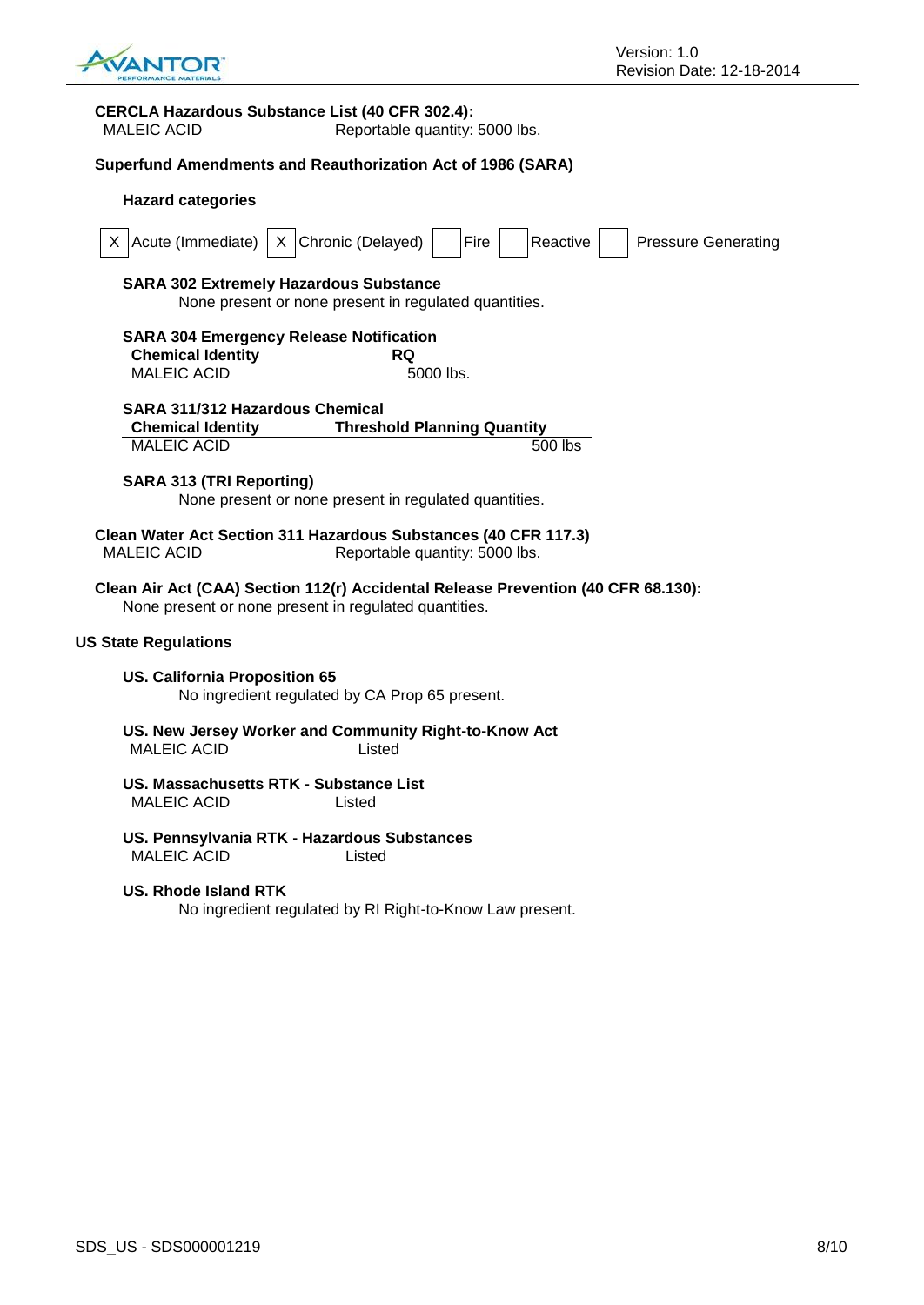

#### **Inventory Status:**

Australia AICS: On or in compliance with the inventory Canada DSL Inventory List: On or in compliance with the inventory EINECS, ELINCS or NLP: On or in compliance with the inventory Japan (ENCS) List:<br>
China Inv. Existing Chemical Substances: On or in compliance with the inventory<br>
On or in compliance with the inventory China Inv. Existing Chemical Substances: On or in compliance with the inventory<br>Korea Existing Chemicals Inv. (KECI): On or in compliance with the inventory Korea Existing Chemicals Inv. (KECI): Canada NDSL Inventory:<br>
Philippines PICCS:<br>
On or in compliance with the inventory.<br>
On or in compliance with the inventory. US TSCA Inventory: On or in compliance with the inventory New Zealand Inventory of Chemicals: On or in compliance with the inventory Japan ISHL Listing: On or in compliance with the inventory Japan Pharmacopoeia Listing: Not in compliance with the inventory.

On or in compliance with the inventory

## **16.Other information, including date of preparation or last revision**

### **NFPA Hazard ID**



Hazard rating: 0 - Minimal; 1 - Slight; 2 - Moderate; 3 - Serious; 4 - Severe

| <b>Issue Date:</b>          | 12-18-2014         |
|-----------------------------|--------------------|
| <b>Revision Date:</b>       | No data available. |
| <b>Version #:</b>           | 1 በ                |
| <b>Further Information:</b> | No data available. |